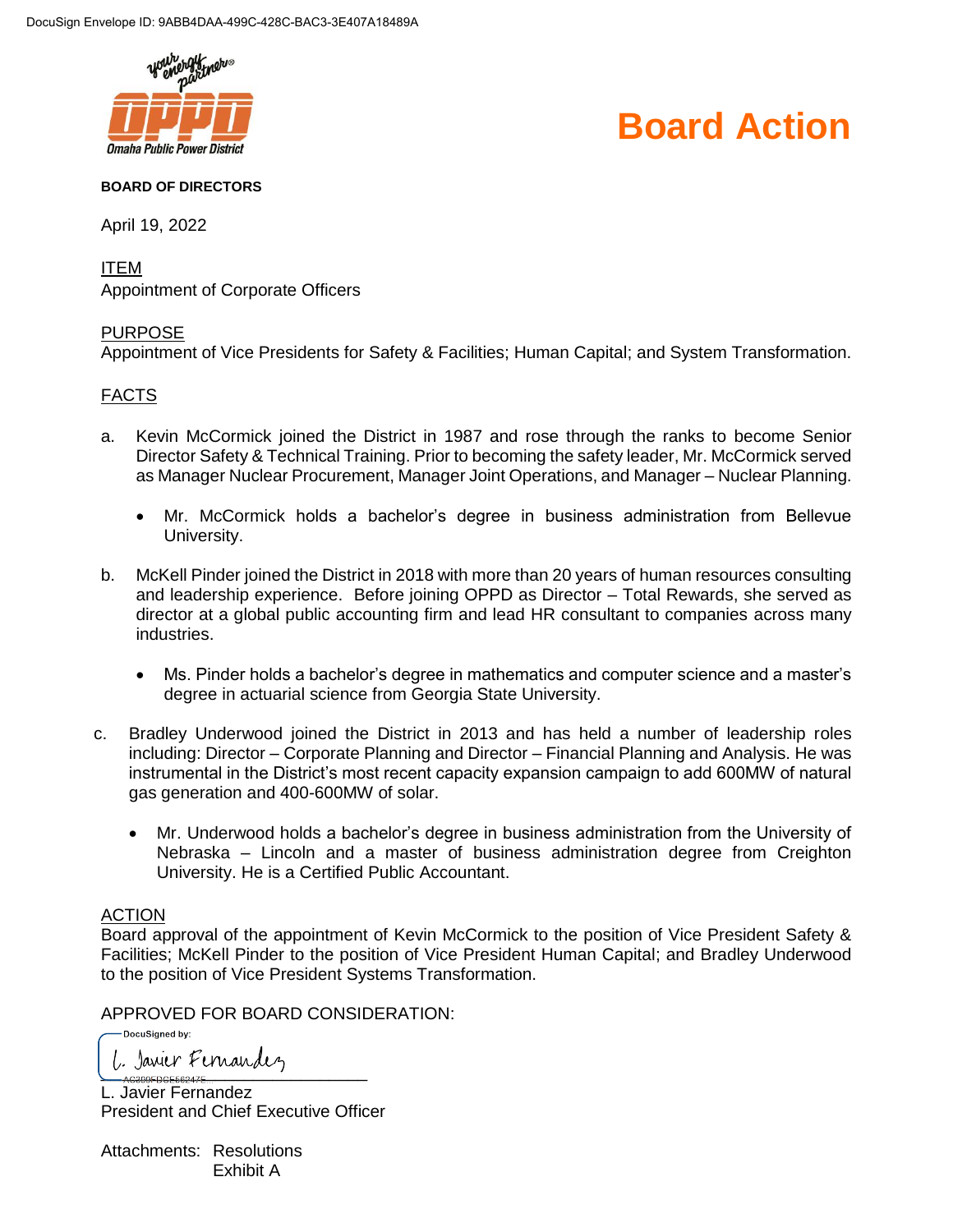

*Moody/Fernandez*

## *DRAFT RESOLUTION NO. xxxx*

*WHEREAS*, the Vice President Safety & Facilities Management is accountable to drive and own the development, nurturing and commitment to OPPD's strong culture of employee safety.

*WHEREAS*, the Vice President Safety & Facilities Management is accountable for the safety of our employees' individual health and job performance; for the buildings and resources utilized by those individuals every day; and for OPPD's preparedness to continue delivering essential service during emergency events.

*WHEREAS*, the Vice President Safety & Facilities Management is accountable for oversight of the corporate direction for the effective and innovative design, delivery, and maintenance of all OPPD work locations and working environments.

*WHEREAS*, the Vice President Safety & Facilities Management is accountable for adherence to and monitoring of the following Strategic Directive:

- SD-6: Safety

*NOW, THEREFORE, BE IT RESOLVED* by the Board of Directors of the Omaha Public Power District that the appointment of Kevin S. McCormick as Vice President Safety & Facilities Management, and the compensation as set forth on the attached exhibit, be and are hereby approved effective May 1, 2022.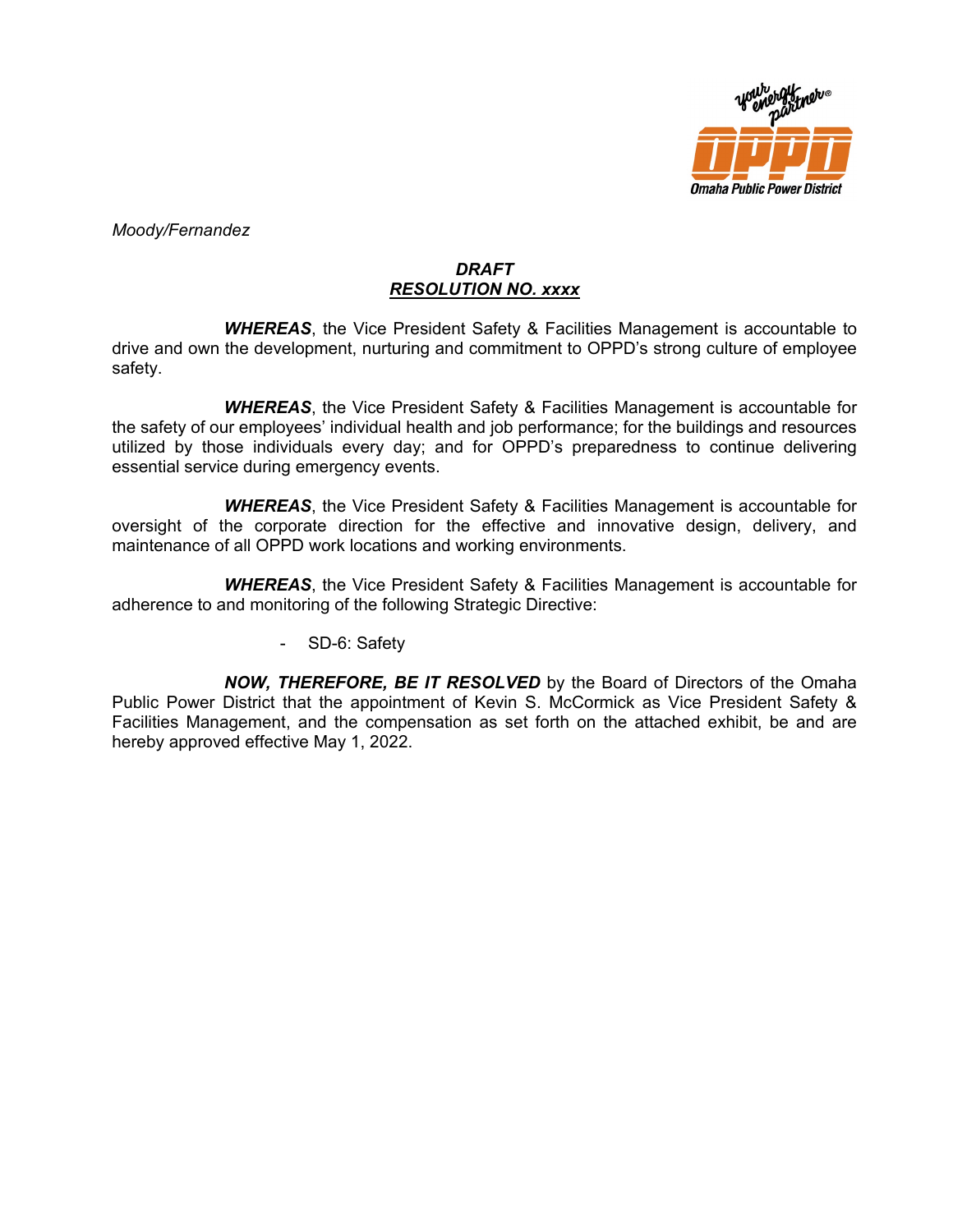

*Moody/Fernandez*

## *DRAFT RESOLUTION NO. xxxx*

*WHEREAS*, the Vice President Human Capital is accountable for the development of a long-term vision and for strategic leadership and direction in all facets of human resources management at OPPD.

*WHEREAS*, the Vice President Human Capital is accountable for the design, establishment, and maintenance of an organizational structure and to facilitate staffing to effectively accomplish the District's mission to provide affordable, reliable and environmentally sensitive energy services to its customers.

*WHEREAS*, the Vice President Human Capital is accountable for planning and driving a corporate culture that will enable a resilient organization and foster a future-ready workforce in preparation for powering the future to 2050 and beyond. This includes creating a hybrid workplace that offers remote work as a viable long-term option; effective knowledge transfer and succession planning; talent attraction, development, and retention programs; and nurturing alignment by hiring employees who are committed to OPPD's core values, mission, and strategy.

*WHEREAS*, the Vice President Human Capital is accountable for oversight of the administration and negotiation of bargaining unit contracts which define the conditions of employment for union-represented employees.

*WHEREAS*, the Vice President Human Capital is accountable for adherence to and monitoring of the following Strategic Directives:

- SD-8: Employee Relations
- SD-10: Ethics

*NOW, THEREFORE, BE IT RESOLVED* by the Board of Directors of the Omaha Public Power District that the appointment of McKell V. Pinder as Vice President Human Capital, and the compensation as set forth on the attached exhibit, be and are hereby approved effective May 1, 2022.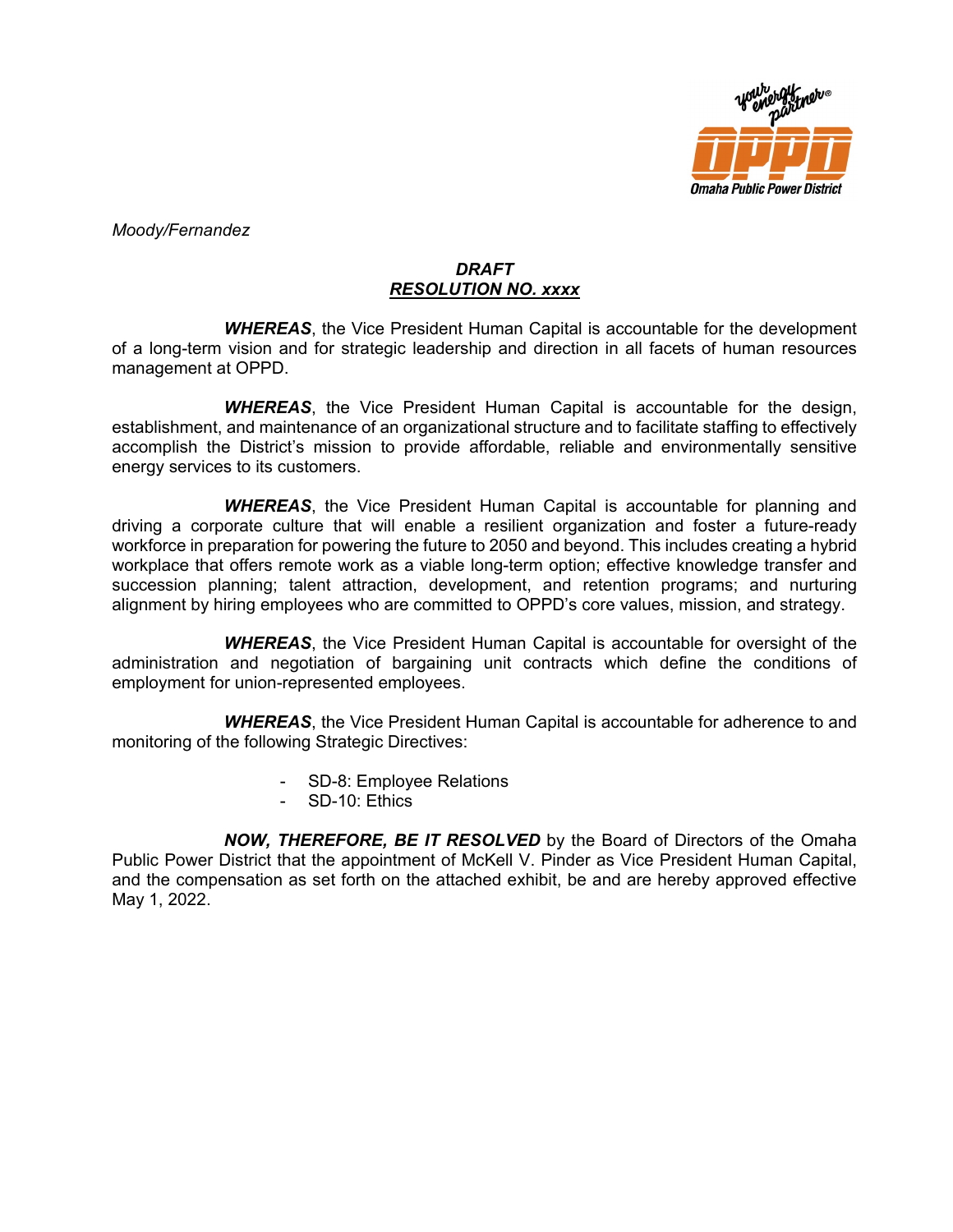

*Moody/Fernandez*

## *DRAFT RESOLUTION NO. xxxx*

*WHEREAS*, the Vice President Systems Transformation is accountable for setting the strategic direction and leading the integrated systems planning function for OPPD's current and future plans for the transmission and distribution systems as well as the District's supply and demand side resource mix.

*WHEREAS*, the Vice President Systems Transformation is accountable for the planning and delivery of incremental operational capability to facilitate the increasingly complex nature of the distribution system as the District pursues customer solutions enabling greater customer choice.

*WHEREAS*, the Vice President Systems Transformation is accountable for planning and expanding the District's networked transmission system to ensure sufficient capacity as the bulk electric system continues to transform.

*WHEREAS*, the Vice President Systems Transformation is accountable for planning and recommending the integrated supply and demand side resource solutions.

*WHEREAS*, the Vice President Systems Transformation is accountable for influencing policy development with the Southwest Power Pool, Nebraska Power Review Board and other regulatory entities.

*WHEREAS*, the Vice President Systems Transformation is accountable for leading the integrated system planning functions to achieve OPPD's decarbonization and resource planning goals in adherence to and monitoring of the following Strategic Directive:

SD-9: Resource Planning

*NOW, THEREFORE, BE IT RESOLVED* by the Board of Directors of the Omaha Public Power District that the appointment of Bradley R. Underwood as Vice President Systems Transformation, and the compensation as set forth on the attached exhibit, be and are hereby approved effective May 1, 2022.